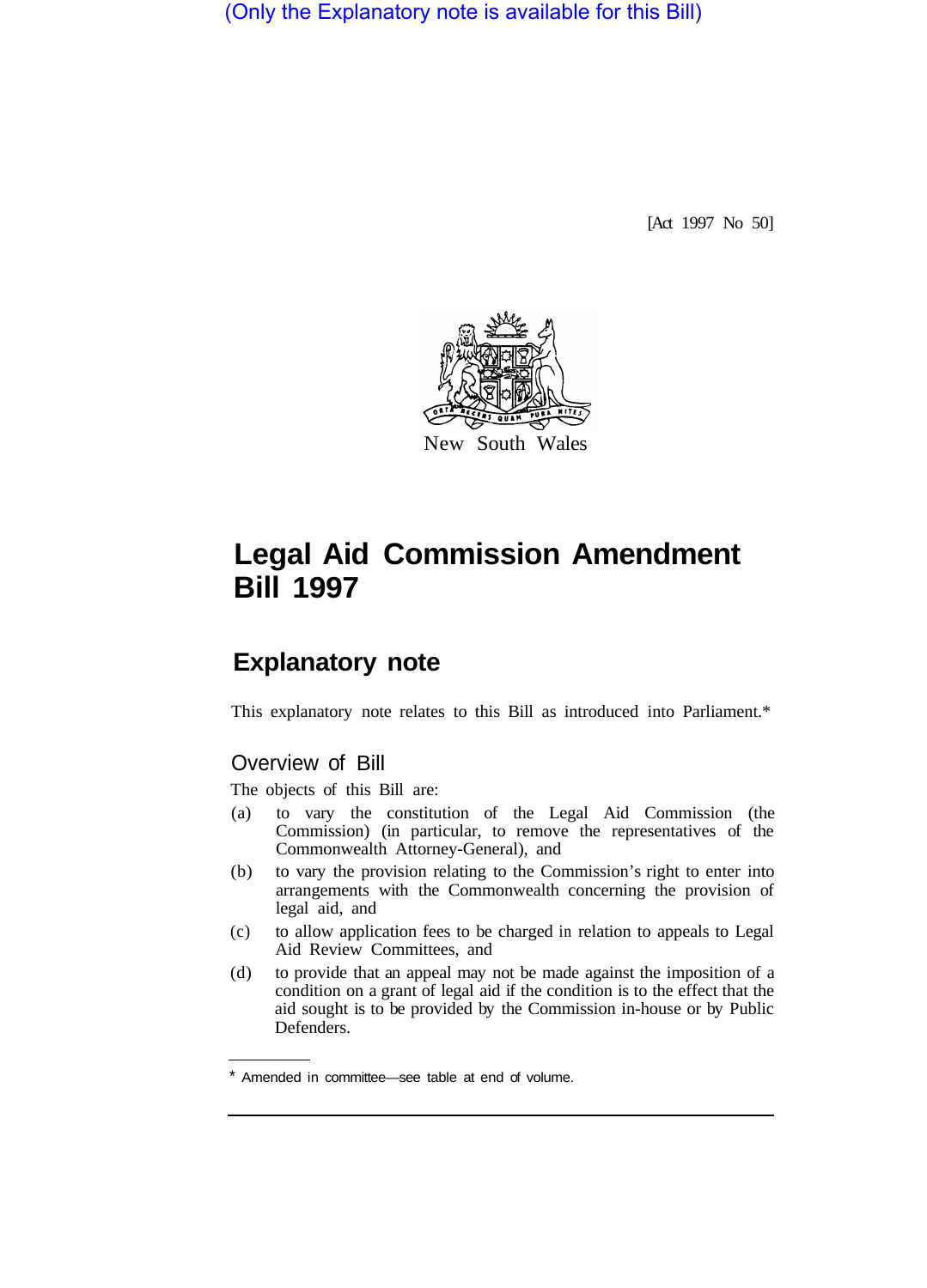Legal Aid Commission Amendment Bill 1997 [Act 1997 No 50]

Explanatory note

### Outline of provisions

**Clause 1** sets out the name (also called the short title) of the proposed Act.

**Clause 2** provides for the commencement of most of the proposed Act on a day or days to be appointed by proclamation. However, the savings and transitional provisions (with the exception of 2 subclauses) commence on the date of assent to the proposed Act, and the provisions removing the Commonwealth Attorney-General's representatives from the Commission commence 7 days after that date.

**Clause 3** is a formal provision giving effect to the amendments to the *Legal Aid Commission Act 1979* set out in Schedule 1.

#### **Variation of constitution of Commission**

Schedule 1 [1] repeals and re-enacts section 8 (1) (b), and Schedule 1 [2] repeals section 8 (1) (b1).

At present, section 8 (1) (b) provides that one part-time commissioner is to be a person appointed to represent the Minister, and section  $8(1)(b1)$  provides that 2 of the other part-time commissioners are to be persons nominated by the Attorney-General of the Commonwealth to represent that Attorney-General.

Section 8 (1) (b), as re-enacted, replaces those 3 persons with 3 other persons who, in the opinion of the Minister, possess skills or experience that would benefit the Commission. The Commonwealth will no longer have any representatives on the Commission.

Schedule 1 [3] and [6] make amendments consequential on the constitution of the Commission as a body without Commonwealth representation. Schedule 1 [4] and [5] are consequential on Schedule 1 [6].

At present, section 72A (Commonwealth/State agreement or arrangement) allows the State to enter into agreements and arrangements with the Commonwealth for or with respect to the specific matters relating to legal aid that are set out in section 72A (1). Schedule 1 [11] repeals and re-enacts that subsection so as to allow the State to enter into agreements and arrangements with the Commonwealth for or with respect to the provision of legal aid in general.